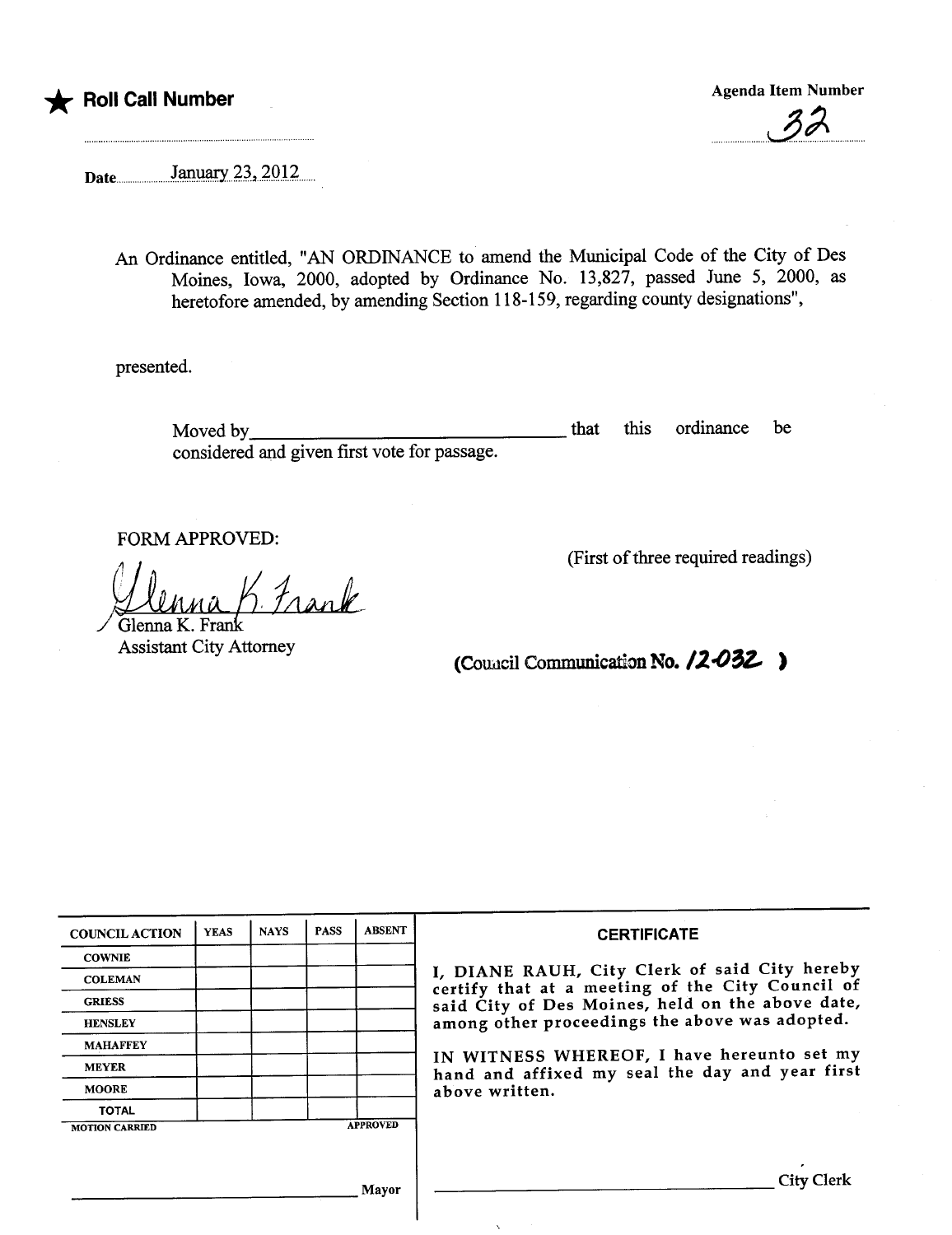ORDINANCE NO.

AN ORDINANCE to amend the Municipal Code of the City of Des Moines, Iowa, 2000, adopted by Ordinance No. 13,827, passed June 5, 2000, as heretofore amended, by amending Section 118-159, regarding county designations.

Be It Ordained by the City Council of the City of Des Moines, Iowa:

Section 1. That the Municipal Code of the City of Des Moines, Iowa, 2000, adopted by Ordinance No. 13,827, passed June 5, 2000, as heretofore amended, is hereby amended by amending Section 118- 159 regarding county designations in relation to collection procedures and liens for sewer, solid waste and/or stormwater services, as follows:

Sec. 118-159. Collection procedures; discontinuance of water service; tax lien.

- (a) If full payment of all charges billed in a combined service account billing statement is not received within 50 days after the billing date, the Board of Water Works Trustees of the City of Des Moines, Iowa, doing business as Des Moines Water Works ("water works") is authorized to thereupon discontinue water service to that premises or property owned or rented by the account holder in whose name the delinquent charges were incurred.
- (b) Water service shall not be discontinued at any premises or property owned or rented by the account holder in whose name the delinquent charges were incurred as herein provided unless notice of delinquency has been given to said delinquent account holder. If the account holder is a tenant, and if the owner or landlord has made a written request for notice prior to discontinuance of water service, the water works shall also send notice of delinquency to the owner or landlord. Notice of delinquency shall be sent to such persons by ordinary mail to their last known addresses as reflected in the computer data base account records of the water works or in the applicable county auditor's real estate computer data file. The notice of delinquency shall include the delinquent charge or charges, and shall indicate that if payment of the total amount is not made by a date certain (corresponding to the 50th day after the billing date for that delinquent account), water service to the premises or property at which the account is delinquent will be discontinued. The notice shall further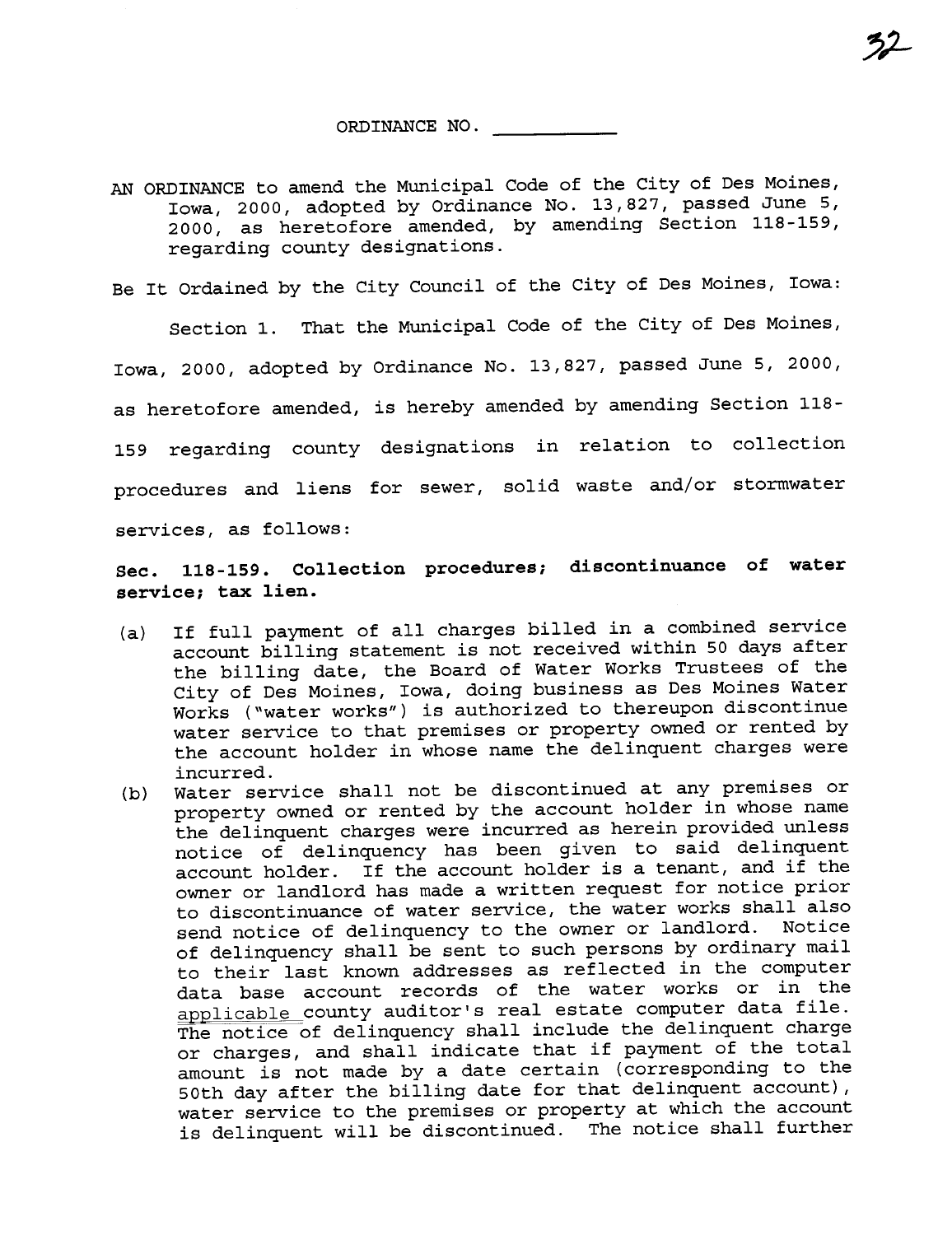indicate that if the account holder believes that his or her billing or account balance is in error, the account holder has the right to appeal the notice of delinquency to a water works customer service representative, who shall be empowered to hear such appeals, and, after investigating the status of said account with the appropriate city department if necessary, to adjust account balances as the facts of each appeal may warrant.

- (c) The physical disconnection or discontinuance of water service<br>to a particular premises as above provided, or the  $\overline{a}$  particular premises as above provided, reconnection of water service, shall be performed by the water works according to its established practices and procedures, and the water works may charge to such account its established fees or charges for disconnection and/or reconnection.
- (d) For all active accounts, if full payment of all charges billed in a combined service account billing statement, including late payment charges, is not received within 87 days after the billing date, the water works shall send a notice of pending lien to the account holder in whose name the delinquent<br>charges were incurred. If said delinquent account holder is a If said delinquent account holder is a tenant, and the owner or landlord has made a written request for notice to water works, the water works shall also send notice of pending lien to the owner or landlord. The notice of pending lien shall be sent, at least thirty days prior to certification of the lien to the applicable county, to such persons by ordinary mail to their last known addresses as reflected in the computer data base account records of the water works or in the applicable county auditor's real estate computer data file. The notice of pending lien shall include the delinquent charge or charges, and shall indicate that if payment of the total amount is not made by a date certain (corresponding to the 117th day after the billing date for that delinquent account), the delinquent charge or charges will be certified to the applicable county as a lien against the property or premises owned or rented by the account holder in whose name the delinquent charges were incurred, unless said property is exempt as a residential rental property as described below.
- (e) For all final accounts, if full payment of all charges billed in a combined service account billing statement, including late payment charges, is not received within 60 days after the billing date, the water works shall send a notice of pending lien to the account holder in whose name the delinquent charges were incurred. If said delinquent account holder is a tenant, and the owner or landlord has made a written request for notice to water works, the water works shall also send<br>notice of pending lien to the owner or landlord. The notice notice of pending lien to the owner or landlord. of pending lien shall be sent, at least thirty days prior to certification of the lien to the applicable\_county, to such persons by ordinary mail to their last known addresses as reflected in the computer data base account records of the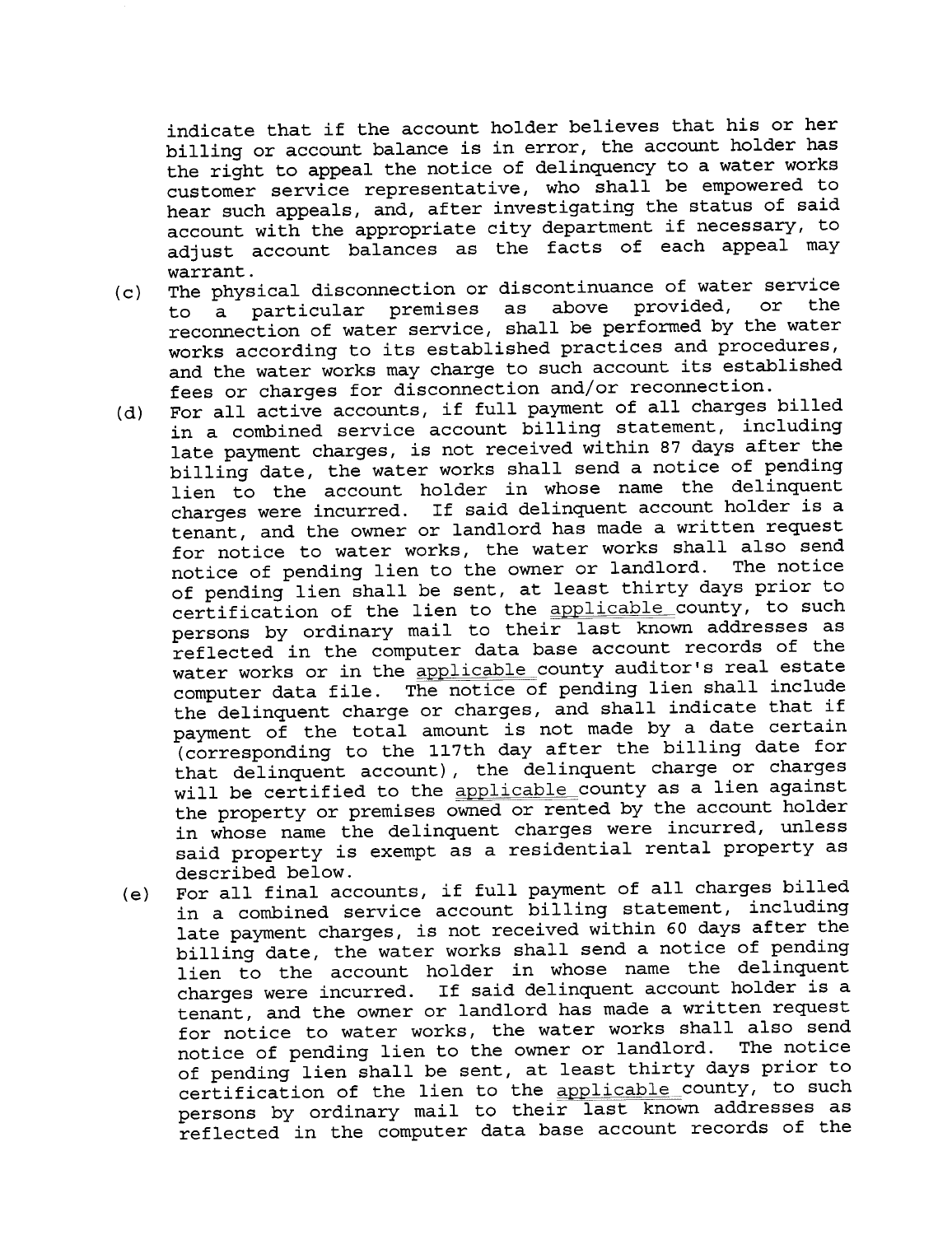water works or in the applicable county auditor's real estate computer data file. The notice of pending lien shall include the delinquent charge or charges, and shall indicate that if payment of the total amount is not made by a date certain (corresponding to the 90<sup>th</sup> day after the billing date for that delinquent account), the delinquent charge or charges will be certified to the applicable county as a lien against the property or premises owned or rented by the account holder in<br>whose name the delinquent account charges were incurred, unless said property is exempt as a residential rental property as described below.

- (f) If the owner or landlord of the property or premises involved<br>shall give written notice of tenant liability for a shall give written notice of tenant liability for a residential rental property to water works as hereafter provided, and shall cause a deposit to be made with water works in an amount not exceeding the usual cost of 90 days of water service to that property or premises, such property or premises shall thereafter be exempt from the imposition of a lien as hereafter provided. Upon receipt, water works shall acknowledge the notice and deposit. The written notice of tenant liability shall contain the name of the tenant responsible for water, sewer, solid waste collection, and/or stormwater management service charges, the address that the tenant occupies or is to occupy, and the date that the tenancy began or is to begin. A change in tenant shall require a new written notice of tenant liability and deposit to be provided to water works by the owner or landlord within thirty business days of the change in tenant. When the tenant moves from the rental property, the water works shall return the deposit if all special charges, service charges, and sales tax have been paid in full, and the lien exemption shall be lifted from the rental property. A change in the ownership of the residential rental property shall require written notice of such change to be given to water works within ten business days of the completion of the change in ownership. The lien exemption for residential rental property does not apply to charges for repairs to a water service if the repair charges become delinquent. The deposit herein provided shall be applied to pay sales tax, special charges, service charges, and late payment charges for final accounts. Any balance owing on said account after application of the deposit as above provided shall be carried forward and billed on the next billing statement of the account holder in whose name the delinquent rates or charges were incurred.
	- (g) If full payment of all charges billed in a combined service active account billing statement, including late payment charges, is not received within 117 days after the billing date, the water works shall prepare an assessment schedule, as the city's billing and collection agent, listing such unpaid charges therein. If full payment of all charges billed in a combined service final account billing statement, including